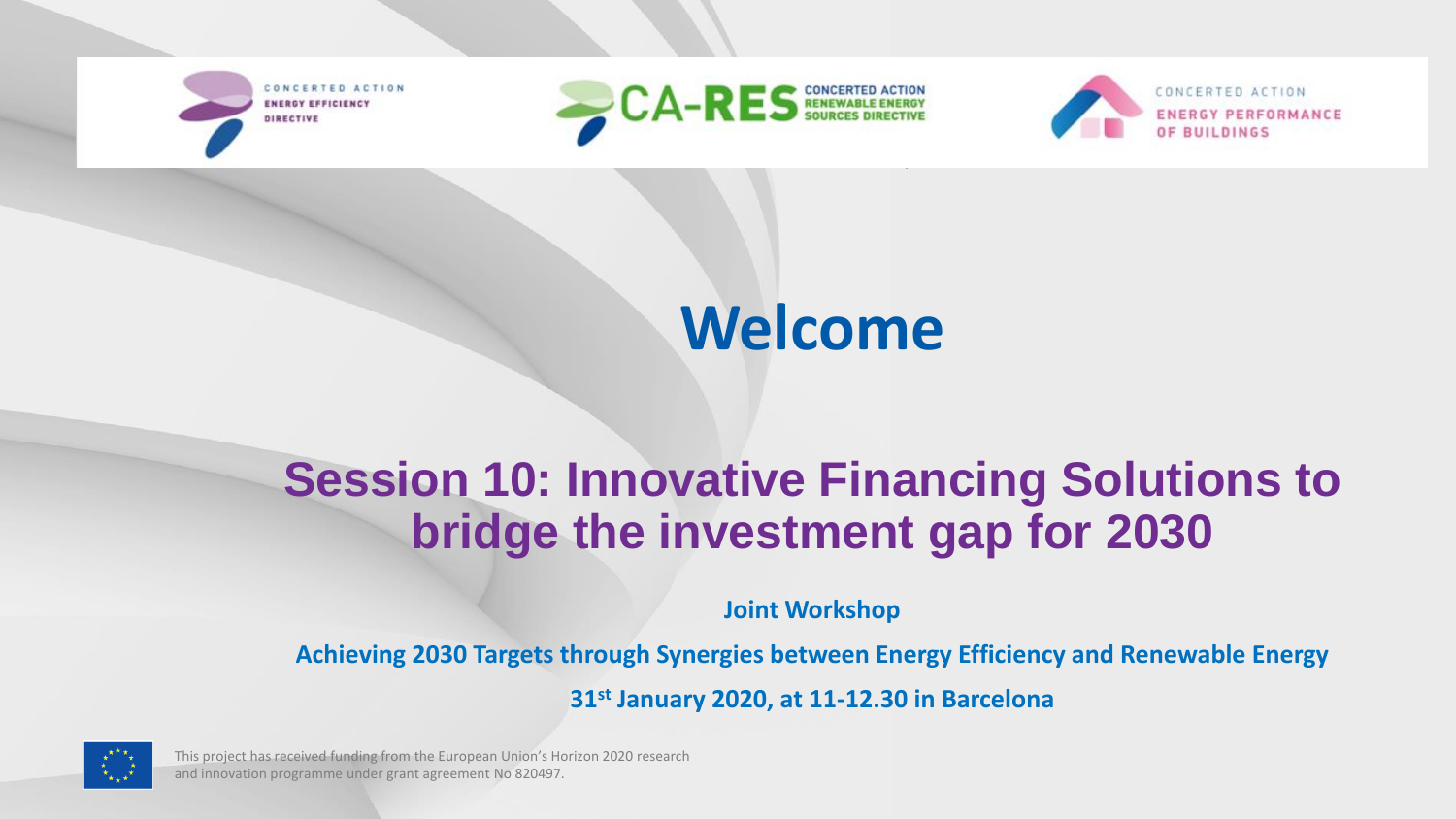## **The objective of the Session 10**



The session will enlighten and broaden the understanding of common possibilities and cross cutting issues in finance between CA EPBD, CA EED and CA RES.

The special focus will be on smart finance solutions and to give practical examples from MS.





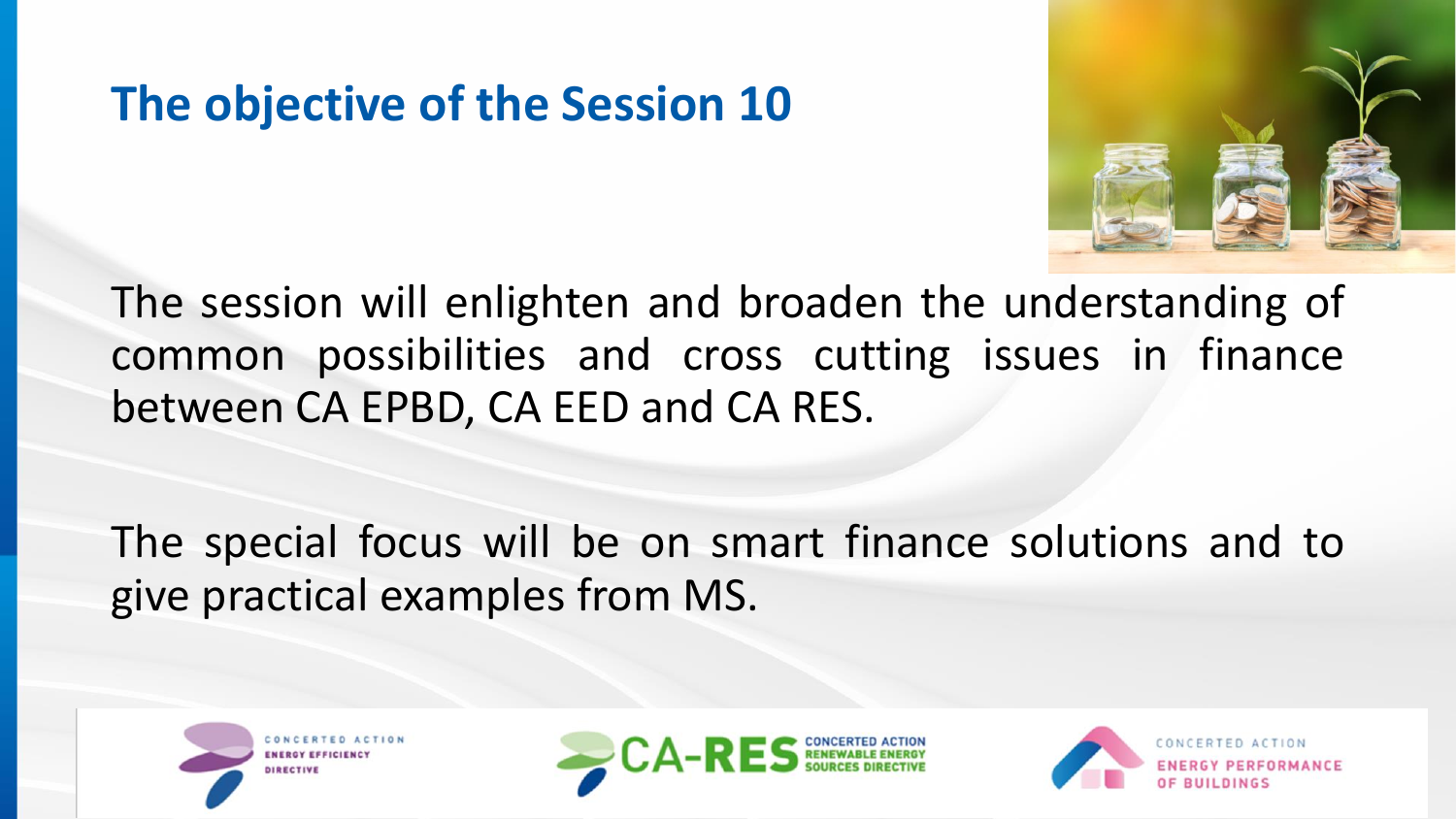## **Session programme**

• *Welcome and introduction to the session*

**Päivi Laitila, CA EPBD, Anette Persson CA EED, Adrianna Threpsiadi and Emilie Carmichael CA RES**

• *Smart Finance and sustainable investments to achieve climate targets*

**Joanna Ziecina and Paula Rey Garcia, DG ENER**

• *Smart Financing possibilities for energy efficiency and renewables*

**Dinis Rodrigues, European Investment Bank** 

• *Energy Efficiency Financial Institutions Group (EEFIG) - boosting investments towards sustainable energy* 

**Peter Sweatman, Climate Strategy Partners**

• *Accelerating sustainable home renovation: EuroPACE implementation in Spain and Europe*

**Kristina Klimovich, GNE Finance**

• *Closing*

#### **Input from participants by Mentimeter**







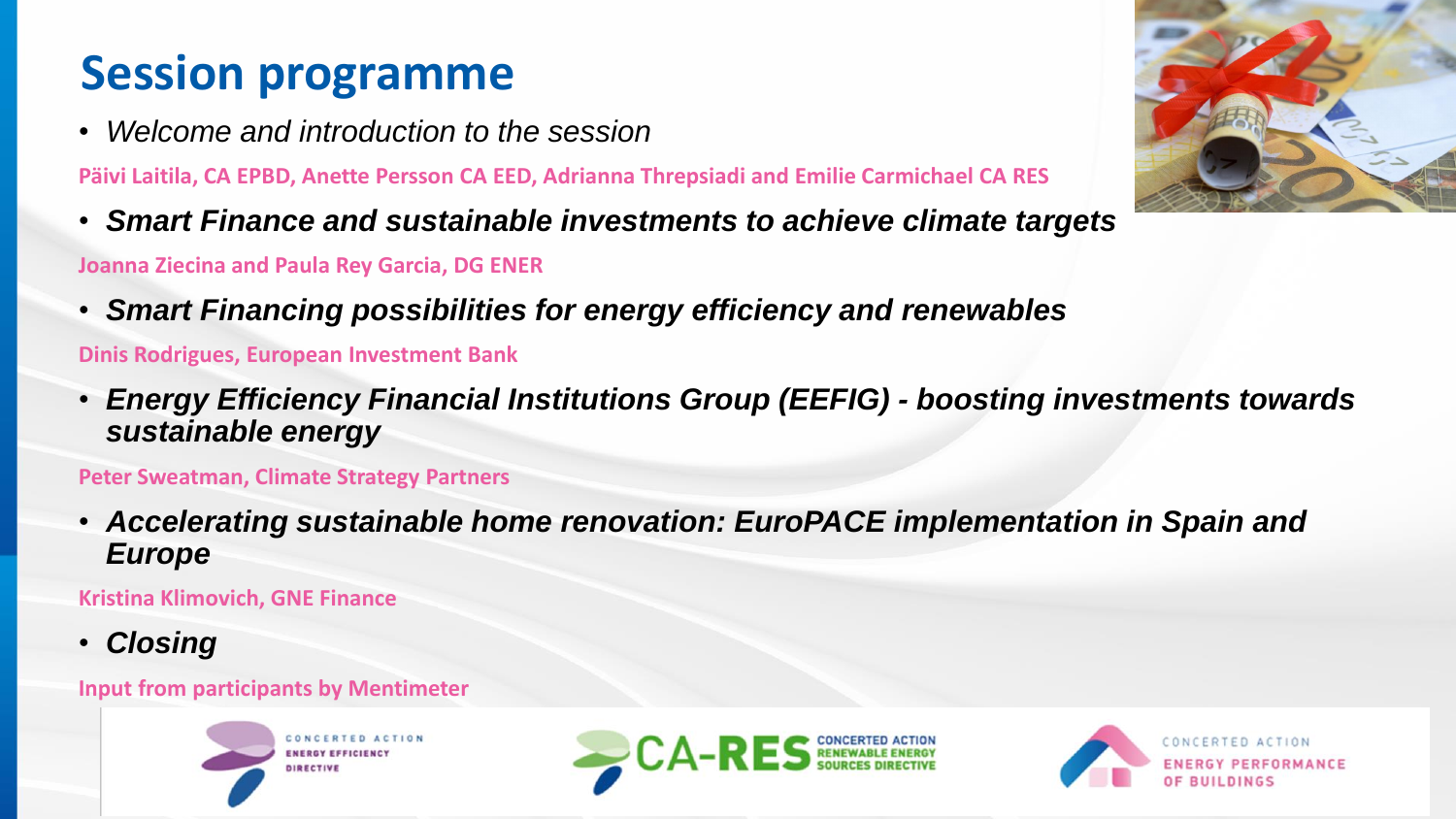## **Finance in Directives EPBD, EED and RED**

### **Directive 2010/31/EU Article 10: Financial incentives and market barriers**

**providing appropriate financing and other instruments to catalyse the energy performance of buildings and the transition to nearly zero- energy buildings**

### **Art. 11: Energy performance certificates**

**Information of related topics, such as…financing possibilities provided to the owner or tenant..**

#### **Art. 20: Information**

**to provide information on energy performance certificates and inspection reports,… where appropriate, on financial instruments available to improve the energy performance of the building.**

### **Directive 2018/844/EU Art.2a: Article 2a Long-term renovation strategy**

**to support the mobilization of investments into the renovation, facilitating access to** 

**a) the aggregation of projects…, b) the reduction of the perceived risk of energy efficiency operations for investors and the private sector, c) the use of public funding to leverage additional private-sector investment…. d) guiding investments into an energy efficient public building stock… (e) accessible and transparent advisory tools …and financing instruments.**





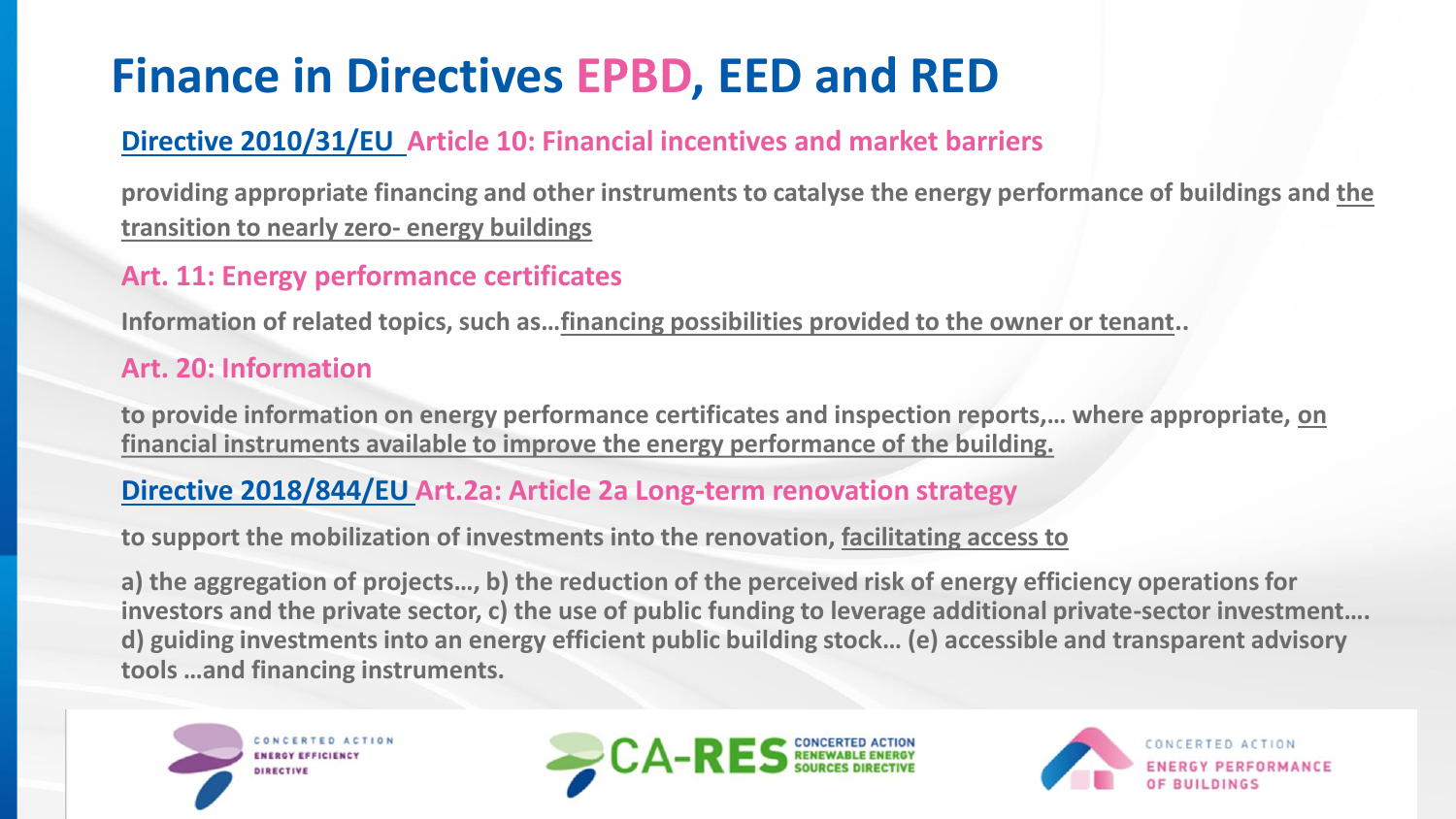## **Finance in Directives EPBD, EED and RED**

### **Directive 2012/27/EU Article 12: Consumer information and empowering programme**

**…instruments and policies to promote behavioural change: fiscal incentives; access to finance, grants or subsidies…**

### **Directive 2018/2002/EU**

**Art. 7: Energy efficiency obligation schemes …may involve formal partnerships and may be in combination with other sources of finance** 

### **Art. 20: Energy Efficiency National Fund, Financing and Technical support**

**…the Commission shall conduct a dialogue with both public and private financial institutions in order to map out possible actions…** 

**The actions shall include … (a) mobilising capital investment into energy efficiency by considering the wider impacts of energy savings for financial risk management; (b) ensuring better energy and finance performance data**

**3c ) mobilising private financing of energy efficiency measures and energy renovation** 

**…(b) make optimal use of the possibilities and tools proposed in the smart finance for smart buildings initiative.**





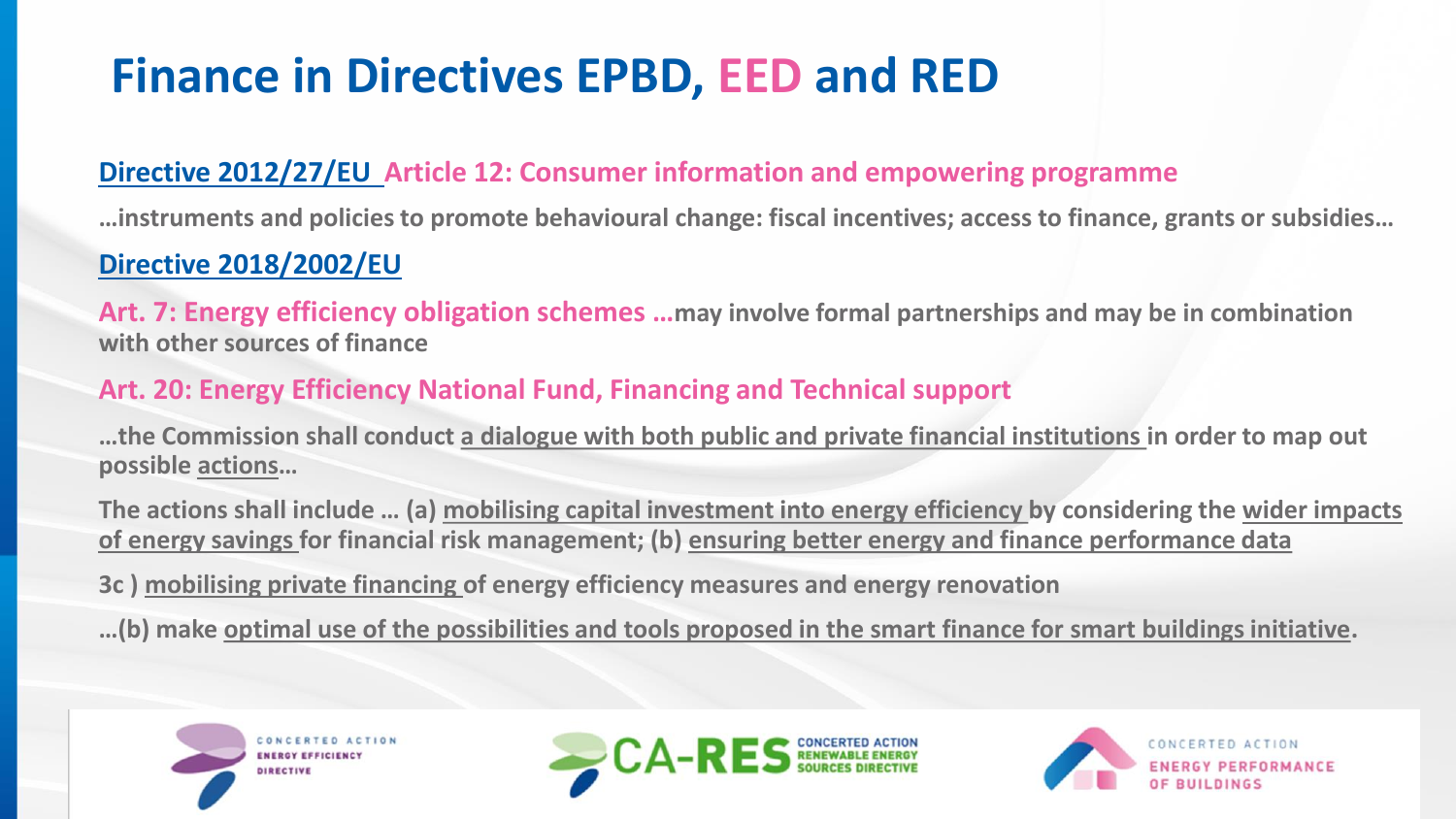## **Finance in Directives EPBD, EED and RED**

**Article 4: Support schemes for energy from renewable sources – In order to reach or exceed the Union target set in Article 3(1), and each MS's contribution to that target set at a national level for the deployment of renewable energy, MS may apply support schemes …, focus on electricity market**

**Art. 15: Administrative procedures, regulations and codes - MS shall promote the use of renewable heating and cooling systems and equipment …financial instruments and incentives available in a case of replacement into renewables.** 

**Art. 21: Renewables self-consumers…to promote and facilitate the development of renewables selfconsumption, part of that facilitating access to finance** 

**Art. 22: Renewable energy communities…to promote and facilitate the development of renewable energy communities… tools to facilitate access to finance and information are available.** 

**Art. 23: Mainstreaming renewable energy in heating and cooling…to provide fiscal measures or other financial incentives to mainstream renewable heating and cooling.**